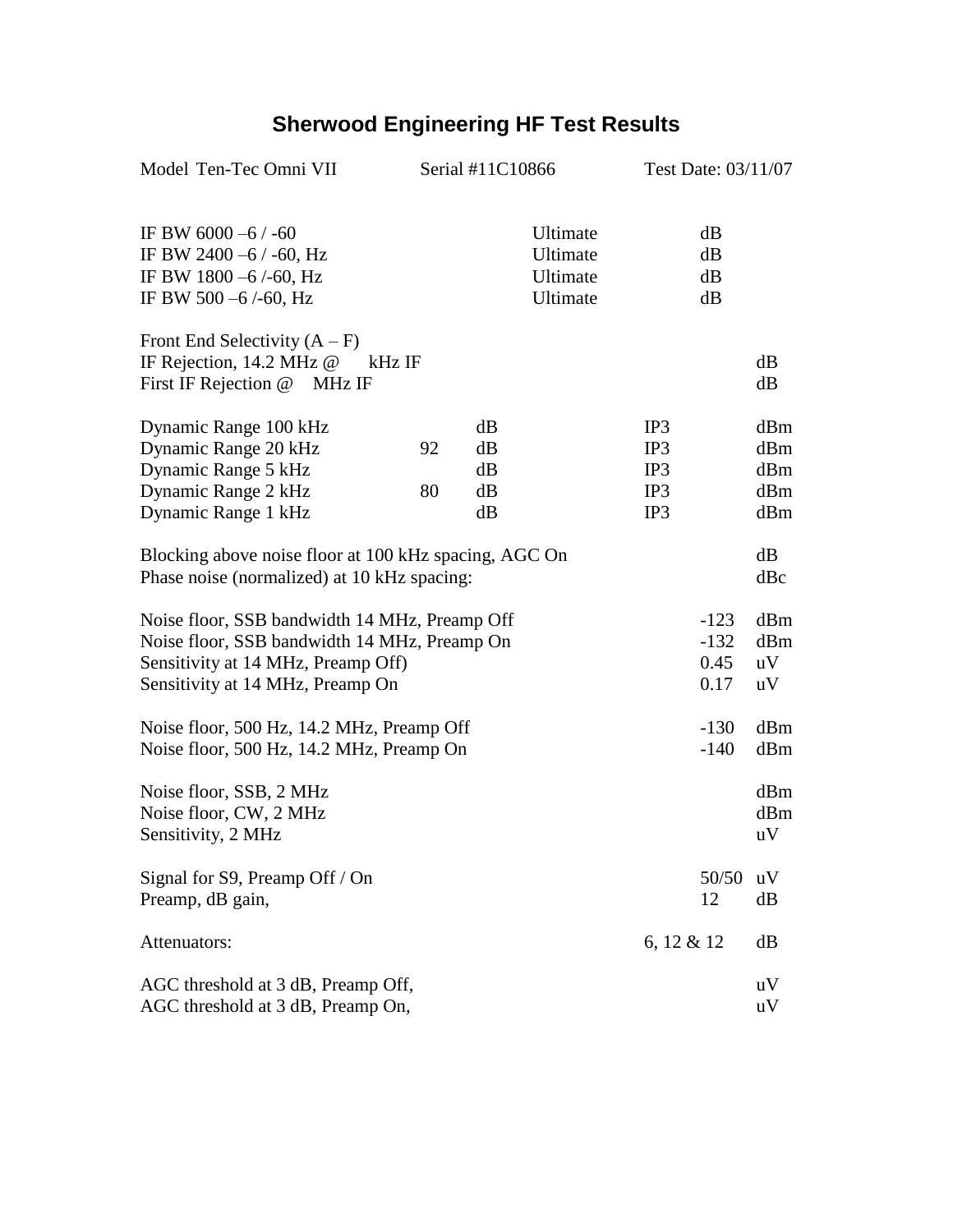## Comments:

I used the Omni VII (O7) in a 160 meter contest in 2007 or 2008. For good CW operation, at least one of the Collins distributed roofing filters must be installed. My sample has both the 500-Hz and 300-Hz Collins filters. Without the Collins filters, too much blow-by gets around the DSP filtering on CW. There would also likely be a desense problem for signals inside the standard Collins 2.6 kHz filter but outside the CW DSP filtering when adjusted to a 1000 Hz or narrower bandwidth. I found the O7 performed quite well in the very crowded 160 meter CW contest, and at no time had to enable the 6 or 12 dB pads.

At my QTH 35 miles east of Ft. Collins, CO, the Omni-VII needed an in-line 1.8-MHz high-pass filter (made by now defunct ICE) when connected to my 160 meter Marconi T antenna due to AM broadcast overload. Many transceivers have this problem at my QTH, as several BC signals are stronger than -10 dBm. If a high-pass filter is not available, the 12 dB pad eliminated the intermod problem. (The ICE filter is rated at 300 watts, and thus was simply inserted between the transceiver and my Alpha 89 amplifier.)

The Omni-VII has the typical AGC issue of exaggerating impulse noise. Note: The firmware for the Argonaut demonstrates that T-T is finally addressing this problem, as did Elecraft and Flex years ago. Ten-Tec is working on improving how the AGC handles impulse noise even further on the Argonaut, and is working on updating the firmware for the Orion II and Omni-VII. Currently I am evaluating beta firmware on the Orion II, and initial results are positive. Note: I do not consider running the noise blanker 100% of the time to mitigate an improperly-operating AGC an acceptable solution. Most Japanese rigs also have this AGC problem with exaggerated impulse noise.

Ergonomically the Omni-VII is somewhat challenged, which isn't T-T's strong point with any transceiver. The RF  $\&$  AF controls are one knob, and one switches back and forth between modes by pushing on the knob which is also a switch. I found it annoying as I often reached for the volume knob and inadvertently pushed it, swapping functions to RF gain.

The option of connecting the Omni-VII via Ethernet for remote operation, without a computer, was never refined to the point I found it usable. The Boulder Amateur Radio Club also abandoned the O7 for remote operation, and instead switched to Kenwood products and their proprietary software. My station has been operated remotely quite successfully for one year using various Icom transceivers and their proprietary software, plus Microsoft Remote Desktop Protocol software.

The T-T Eagle and Argonaut VI have better close-in dynamic range numbers than the Omni-VII by about 10 dB. That said, the 80 dB 2-kHz dynamic range (DR3) of the O7 proved to be completely adequate in my contesting operation. It is better than the DR3 of my main rig (Icom 781) that requires me use its 10 dB pad during 160-meter CW contests.